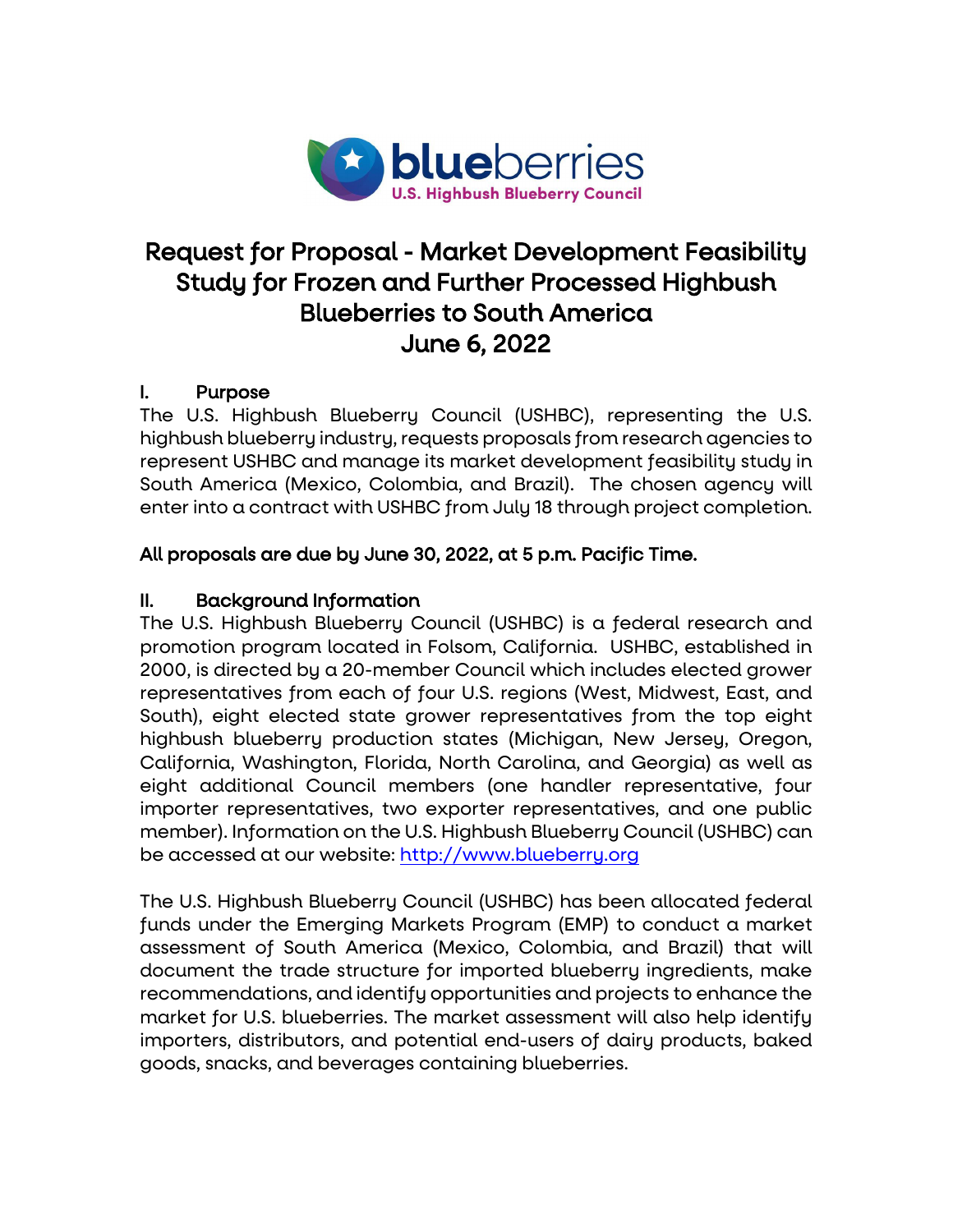Blueberry production has grown exponentially in Mexico and South America (mainly Peru) in recent years, however most of the volume is exported to the United States. As such, several countries in South America have shown promise as a potential market to develop the ingredient use of USA processed blueberries: frozen, dried, liquid, and other further processed products. It is important to note that most blueberries produced in Mexico and South America are sold fresh at retail. Therefore, there is a lack of distribution of frozen and further processed blueberries in this region. As the largest supplier of processed blueberry products, the USA has an advantage over other producing regions (including domestic producers in South America) to supply the market. The leading countries in South America target through the EMP-funded market assessment are Mexico, Colombia, and Brazil.

In addition to a market assessment, the selected agency's research will include government statistics and documents on the blueberry industry, industry sector reports, and analysis from industry experts. Retail distribution for frozen polybags will also be explored.

## III. Agency Responsibilities

The selected agency will be responsible for developing and executing an approved market development feasibility study in South America for the 2022 marketing year. The agency will assess the trade structure for imported blueberry ingredients by identifying importers, distributors, and potential end-users of dairy products, baked goods, snacks, and beverages. They will interview key companies and individuals in the value chain, project future export volumes of U.S. blueberry products, and include recommendations for follow-up with industry members and strategies to develop the market. Agency responsibilities will include, but may not be limited to, the following:

- Collect background research from valid secondary sources to describe the food industry value chain. This will include collecting historic statistics, food industry categories, import procedures, and practices. This research will result in a pro forma roadmap of the food industry, providing hypothetical conclusions.
- Conduct primary research in Mexico, Colombia, and Brazil to validate the secondary background research. This will include meetings with the government, importers, distributors, and endusers. The research will also include analysis of multiple food industry product segments as well as interviews specialized staff at companies to determine product needs, opportunities, and constraints to be overcome. This will result in a comprehensive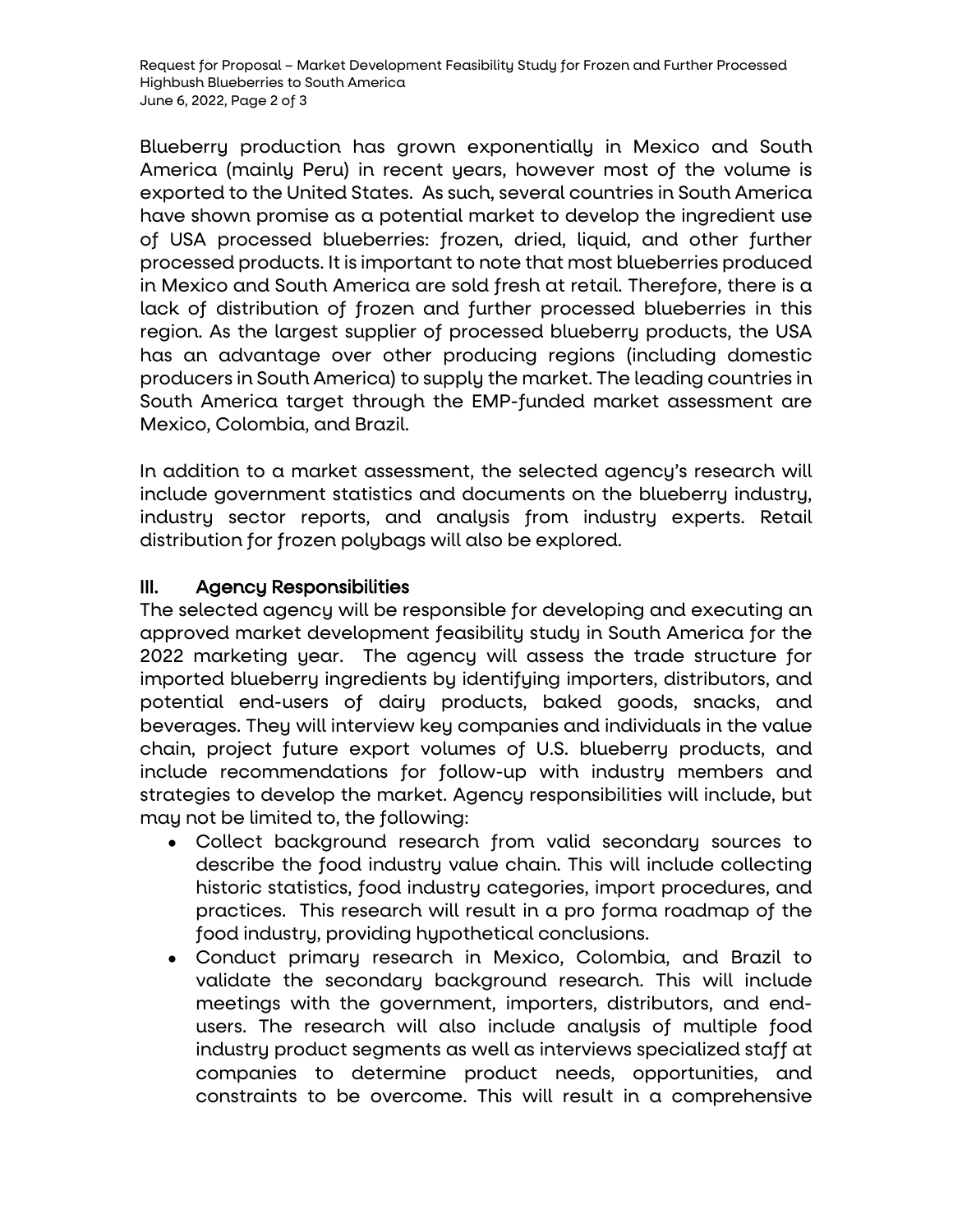preliminary assessment, including key companies to target, opportunities for export expansion, and strategies to develop the market.

- Facilitate USHBC's visit to the region to meet companies and inquire for further information and opportunities.
- Submit monthly reports detailing activities undertaken on USHBC's behalf.
- Submit a final assessment report of the market according to EMP format and guidelines, which includes recommendations for future market development for industry feedback and assist companies wishing to proceed to market development in these countries.

# IV. Proposal Objectives

This request for proposal seeks a qualified agency to implement a 2022 EMP market assessment of South America (Mexico, Colombia, and Brazil). The selected firm will be expected to produce a market development feasibility study for highbush blueberries in South America. Please provide specific strategies and tactics along with a detailed proposed budget of \$135,000, laying out retainer fees and activity expenses.

## V. Required Information

In addition to the retainer fee and activity proposal outlined in section IV, please provide the following information in your submission:

- Please provide a detailed overview of your recommended strategy to conduct the South America market development feasibility study
- Please identify a potential food technologist to work with on this project and include their fees in the budget proposal
- History of your work with agricultural organizations or other food organizations or companies
- Company information including prior experience with comparable projects, as well as staff capabilities/backgrounds
- Experience, knowledge, and contacts in the South American (Mexico, Colombia, and Brazil) fresh produce trade and industrial ingredients manufacturing sectors.
- Experience conducting market development feasibility studies.
- Knowledge of USDA's Emerging Market Program and regulations.

## This proposal should be limited to 10 pages.